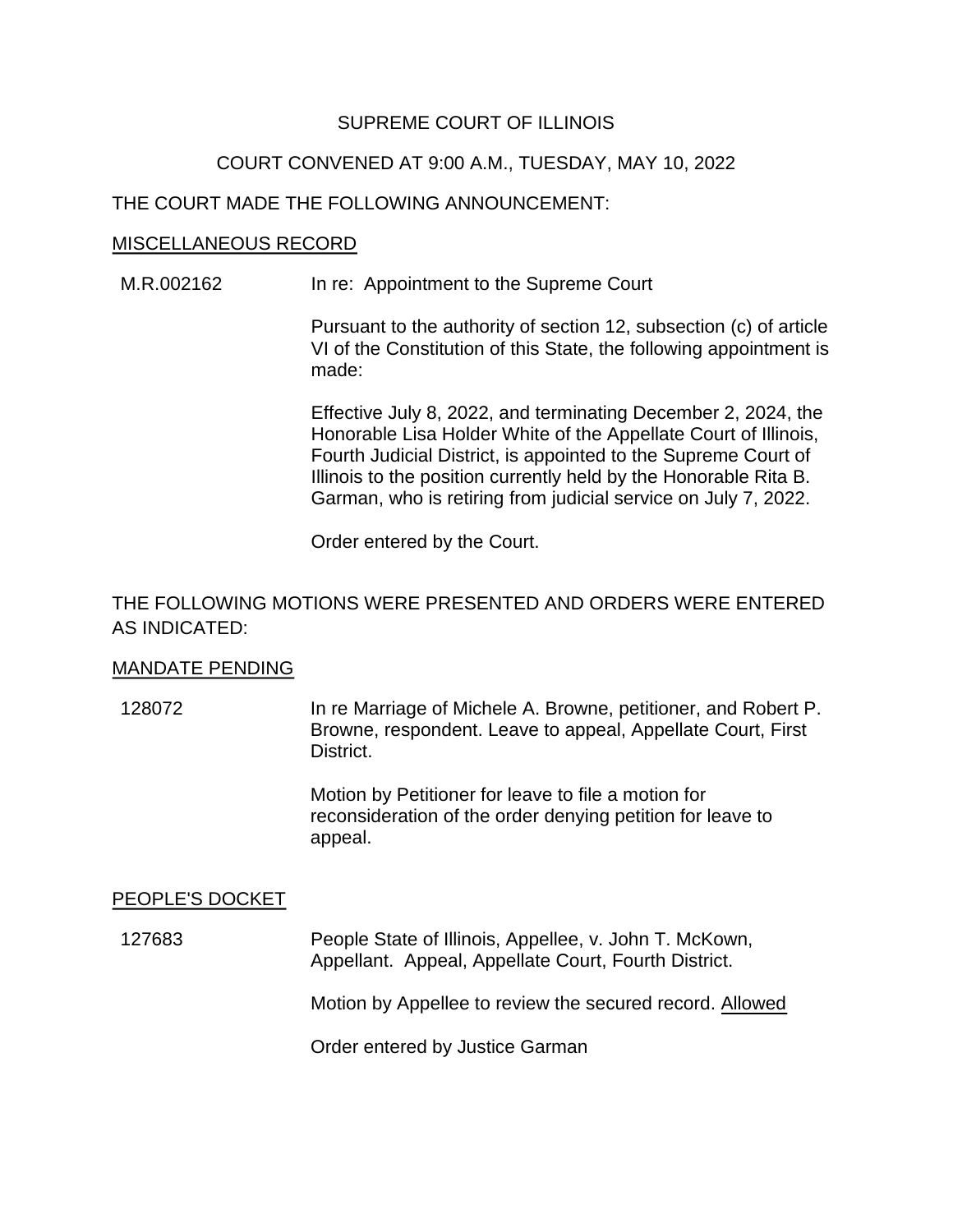| 127732 | People State of Illinois, Appellee, v. Samuel Sauls, Appellant.<br>Appeal, Appellate Court, Fourth District.                  |
|--------|-------------------------------------------------------------------------------------------------------------------------------|
|        | Unopposed motion by Appellee for an extension of time for<br>filing appellee's brief to and including June 15, 2022. Allowed  |
|        | Order entered by Justice Garman                                                                                               |
| 128092 | People State of Illinois, Appellee, v. Gary K. Mayfield,<br>Appellant. Appeal, Appellate Court, Second District.              |
|        | Unopposed motion by Appellant for an extension of time for<br>filing appellant's brief to and including June 8, 2022. Allowed |
|        | Order entered by Justice Michael J. Burke                                                                                     |
| 128357 | M.T., petitioner, v. Hon. Robert D. Kuzas, Judge of the Circuit<br>Court of Cook County, respondent. Mandamus.                |
|        | Motion by Petitioner for voluntary dismissal of motion for leave<br>to file original mandamus complaint. Allowed              |
|        | Order entered by Justice Theis                                                                                                |
| 128358 | M.T., movant, v. Hon. Robert D. Kuzas, Judge of the Circuit<br>Court of Cook County, respondent. Supervisory Order.           |
|        | Motion by Movant for voluntary dismissal of motion for a<br>supervisory order. Allowed                                        |
|        | Order entered by Justice Theis                                                                                                |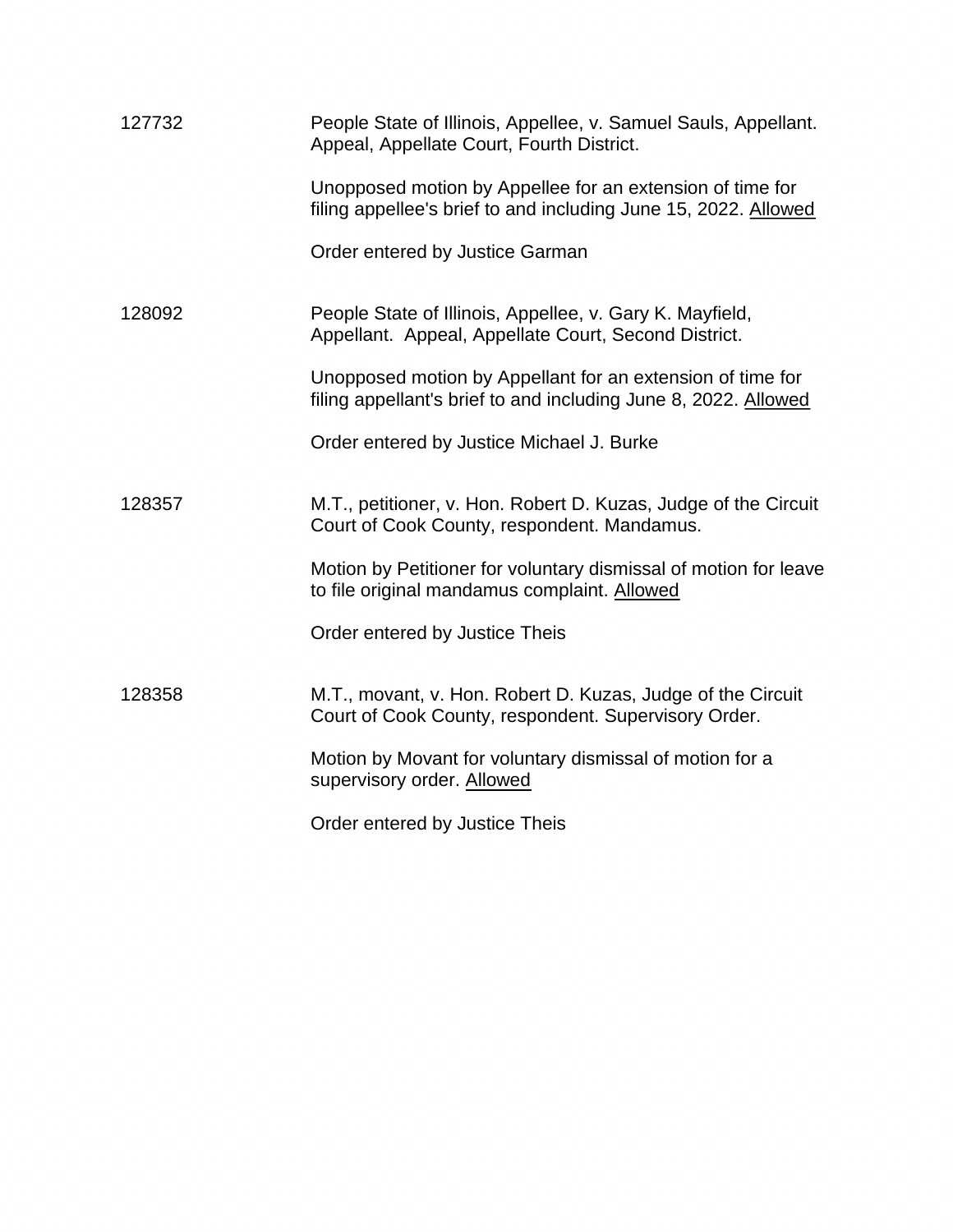# CIVIL DOCKET

| 127177 | Walworth Investments-LG, LLC, Appellee, v. Mu Sigma, Inc.,<br>et al., Appellants. Appeal, Appellate Court, First District.                                                                                                                                                                                                                                                                                                                                                                                                                                                                                                                                                                                                                                                                                                                                |
|--------|-----------------------------------------------------------------------------------------------------------------------------------------------------------------------------------------------------------------------------------------------------------------------------------------------------------------------------------------------------------------------------------------------------------------------------------------------------------------------------------------------------------------------------------------------------------------------------------------------------------------------------------------------------------------------------------------------------------------------------------------------------------------------------------------------------------------------------------------------------------|
|        | Motion by Northwestern University Pritzker School of Law<br>Bluhm Legal Clinic Complex Civil Litigation and Investor<br>Protection Center and the University of Pittsburgh School of<br>Law Securities Arbitration Clinic for leave to file a brief as amici<br>curiae in support of Appellee Instanter. Allowed                                                                                                                                                                                                                                                                                                                                                                                                                                                                                                                                          |
|        | Order entered by Justice Theis                                                                                                                                                                                                                                                                                                                                                                                                                                                                                                                                                                                                                                                                                                                                                                                                                            |
| 127837 | John W. Givens et al., etc., Appellees, v. The City of Chicago,<br>Appellant. Appeal, Appellate Court, First District.                                                                                                                                                                                                                                                                                                                                                                                                                                                                                                                                                                                                                                                                                                                                    |
|        | Motion by Appellant for an extension of time for filing<br>appellant's brief to and including June 15, 2022. Allowed                                                                                                                                                                                                                                                                                                                                                                                                                                                                                                                                                                                                                                                                                                                                      |
|        | Order entered by Justice Theis                                                                                                                                                                                                                                                                                                                                                                                                                                                                                                                                                                                                                                                                                                                                                                                                                            |
| 128388 | Robert Thornton et al., respondents, v. Illinois Department of<br>Corrections et al., etc., movants. Consolidation.                                                                                                                                                                                                                                                                                                                                                                                                                                                                                                                                                                                                                                                                                                                                       |
|        | Motion by Respondents Christian Becker, Jess Burley,<br>Nicholas Byers, Andrew Campbell, John Crum, Nathan<br>Deushane, Michael Dulakis, James Dunnan IV, Michael<br>Eckert, Courtney Edwards, Greg Edwards, Bradley Ellis,<br>Jeremy Fink, Jacob Freeman, Paul Giffin, Ashley Handley,<br>Charlotte Harden, Ashley Heffelfinger, Shawn Holland, Shane<br>Hulick, Shanda Jackson, Michael Jones, Nick Jones, Chad<br>Lemar, Holly Lemar, Craig Morgan, Kayla Nein, Matthew<br>Orwig, Blakelee Oswald, Derek Park, Sharon Price, Deawn<br>Rhodes, Josh Rickey, Jacob Roach, Melissa Ross, Jacob Roy,<br>Jared Rusk, Charles Spivey, Dion Sullivan, Robert Thornton,<br>Michael Timoney, Matthew Vaughn, Andrew Volk, Jeff Walsh<br>and Cheryl White for leave to file supplemental response to<br>motion for transfer and consolidation Instanter. Allowed |

Order entered by Justice Overstreet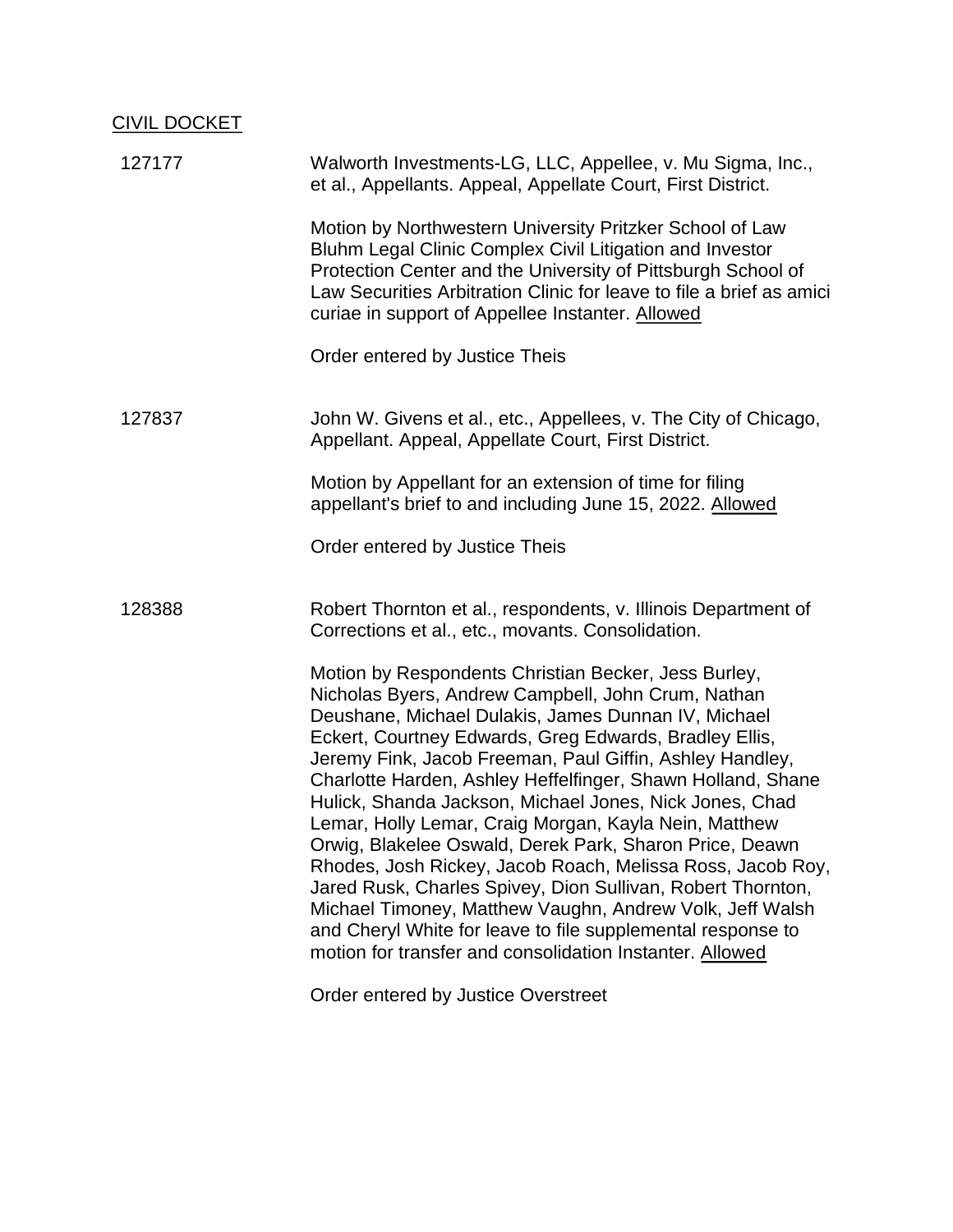# LEAVE TO APPEAL DOCKET

| 128460 | Geoffrey W. Freeman, petitioner, v. David M. Price, M.D.,<br>respondent. Leave to appeal, Appellate Court, Fifth District.                                                                                                                                                                                                                                         |
|--------|--------------------------------------------------------------------------------------------------------------------------------------------------------------------------------------------------------------------------------------------------------------------------------------------------------------------------------------------------------------------|
|        | Motion by Petitioner, pro se, for leave to file a Petition for<br>Leave to Appeal Instanter. Allowed                                                                                                                                                                                                                                                               |
|        | Order entered by Justice Overstreet                                                                                                                                                                                                                                                                                                                                |
| 128463 | Kathleen Ferguson, respondent, v. City of Elgin, petitioner.<br>Leave to appeal, Appellate Court, Second District.                                                                                                                                                                                                                                                 |
|        | Motion by Petitioner for leave to file a Petition for Leave to<br>Appeal Instanter. Allowed                                                                                                                                                                                                                                                                        |
|        | Order entered by Justice Michael J. Burke                                                                                                                                                                                                                                                                                                                          |
| 128464 | People State of Illinois, respondent, v. Barney Donahue,<br>petitioner. Leave to appeal, Appellate Court, Fifth District.                                                                                                                                                                                                                                          |
|        | Motion by Petitioner for an extension of time for filing a Petition<br>for Leave to Appeal to and including June 2, 2022. Allowed                                                                                                                                                                                                                                  |
|        | Order entered by Justice Overstreet                                                                                                                                                                                                                                                                                                                                |
| 128471 | Mattie Lomax, petitioner, v. Heather Sinclair et al.,<br>respondents. Leave to appeal, Appellate Court, First District.                                                                                                                                                                                                                                            |
|        | Motion by Petitioner, pro se, for leave to file a Petition for<br>Leave to Appeal Instanter. Denied without Prejudice to refile<br>motion for leave to file petition for leave to appeal instanter and<br>petition for leave to appeal in separate transactions in<br>compliance with section 5(e) of the Court's Electronic Filing<br>Procedures and User Manual. |
|        |                                                                                                                                                                                                                                                                                                                                                                    |

Order entered by Justice Theis